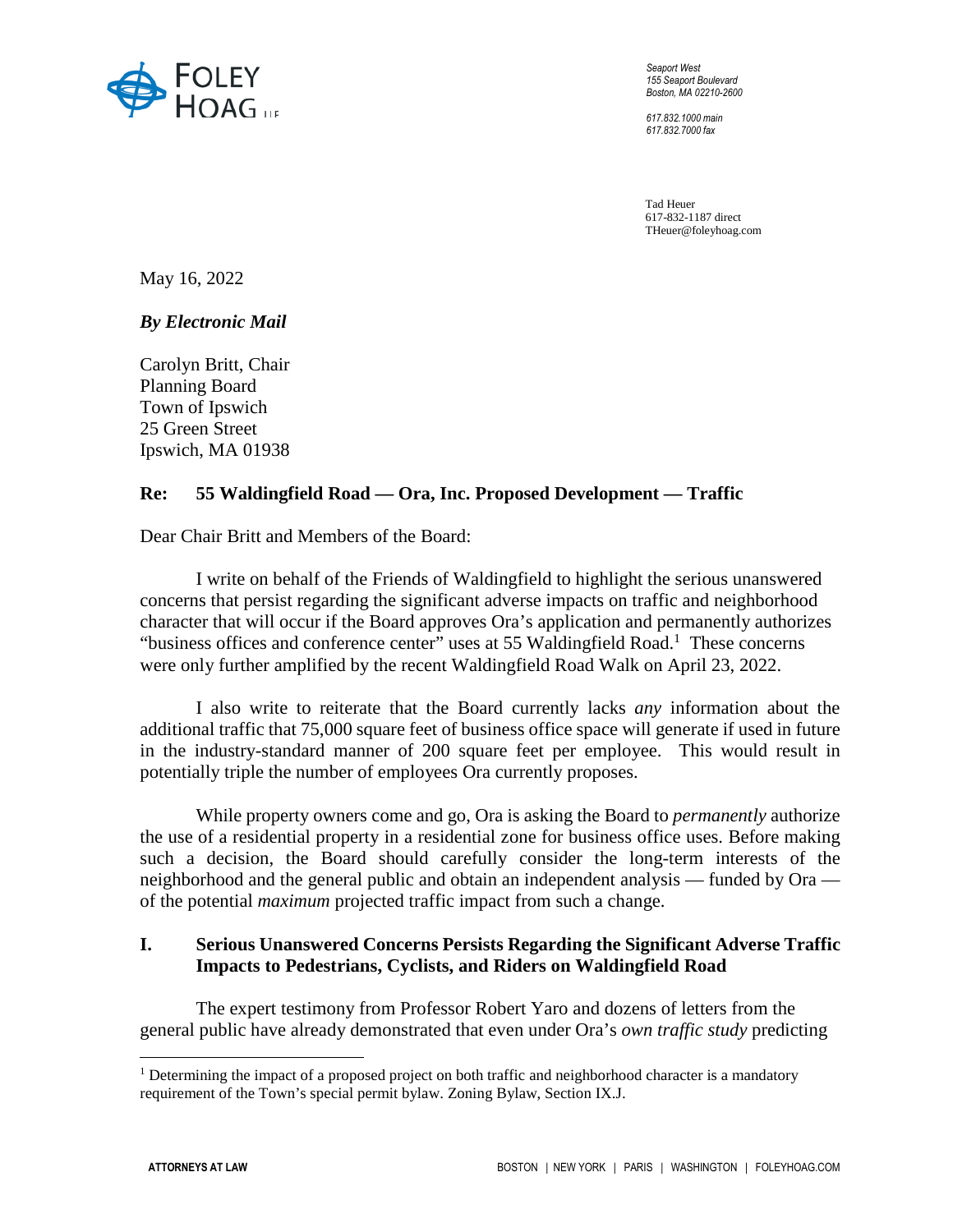## Page 2

 $\overline{a}$ 

500+ new trips per day, the impact on the non-automotive users of the Road will be adverse and significant.

The well-attended Waldingfield Road Walk last month amply demonstrated why these concerns about the impact of increased traffic on pedestrians, cyclists, and riders persist. Ora-generated traffic, combined with the Road's narrow width, absence of sidewalks, limited sightlines, and blind corners, will lead to a significant decrease in safety, and will materially degrade the character of a historic Town-designated scenic road. As detailed in Professor Yaro's written testimony of January 26 and February 7, none of the standard mitigation measures for safely managing increased traffic – traffic calming, sidewalks, road widening or straightening— are available here, given Waldingfield Road's Scenic Road status.

Can the Board or the Town prevent Waldingfield Road from being used as a cutthrough? Probably not. But can the Board prevent Waldingfield Road from becoming a *destination* for hundreds of guaranteed new vehicle trips per day, *adding* to whatever cutthrough increases may also occur? Absolutely. This is precisely why the special permit bylaw requires the Board to evaluate carefully the project's adverse impact on traffic, safety and neighborhood character.

*Based upon the evidence in the record before the Board, Ora's proposed development will generate significant and sustained adverse traffic impacts on a designated Scenic Road and to its numerous non-automotive pedestrian, cyclist, and equestrian users. These impacts render Ora's proposed business office and conference center use incompatible with the character of the existing residential neighborhood.* 

## **II. The Board Should Require Information About the Potential** *Maximum* **Traffic Generated by Permanently Authorizing 55 Waldingfield for Business Office Use**

Ora continues to insist that the Board disregard Ora's *own traffic studies* — showing 500+ new vehicle trips per day — apparently on the basis that Ora thinks differently about the "future of work." Yet the entire purpose of requiring empirical traffic studies is to *avoid* making zoning decisions based upon an applicant's subjective optimistic projections about traffic, which frequently turn out to be inaccurate once the project is built and it is too late.

This concern is particularly critical here, because the change in use would not be limited to Ora. As the Director of Planning has confirmed repeatedly, granting a special permit would *permanently* change 55 Waldingfield Road, authorizing 75,000 square feet to be used for "business offices and conference center" in *any* form, at *any* point in the future, by *any* user. Indeed, given Ora's insistence on how little they themselves are going to use their new offices, it is even more crucial for the Board to protect the long-term interests of the general public by evaluating *maximum* potential traffic impact of the proposed change.

A brief analogy may be helpful. Section 2.2 of the Ipswich Board of Health Septic System Regulations<sup>2</sup> requires most residential septic systems to be built with a flow rate of

<sup>&</sup>lt;sup>2</sup> https://www.ipswichma.gov/DocumentCenter/View/352/Septic-System-Regulation-PDF